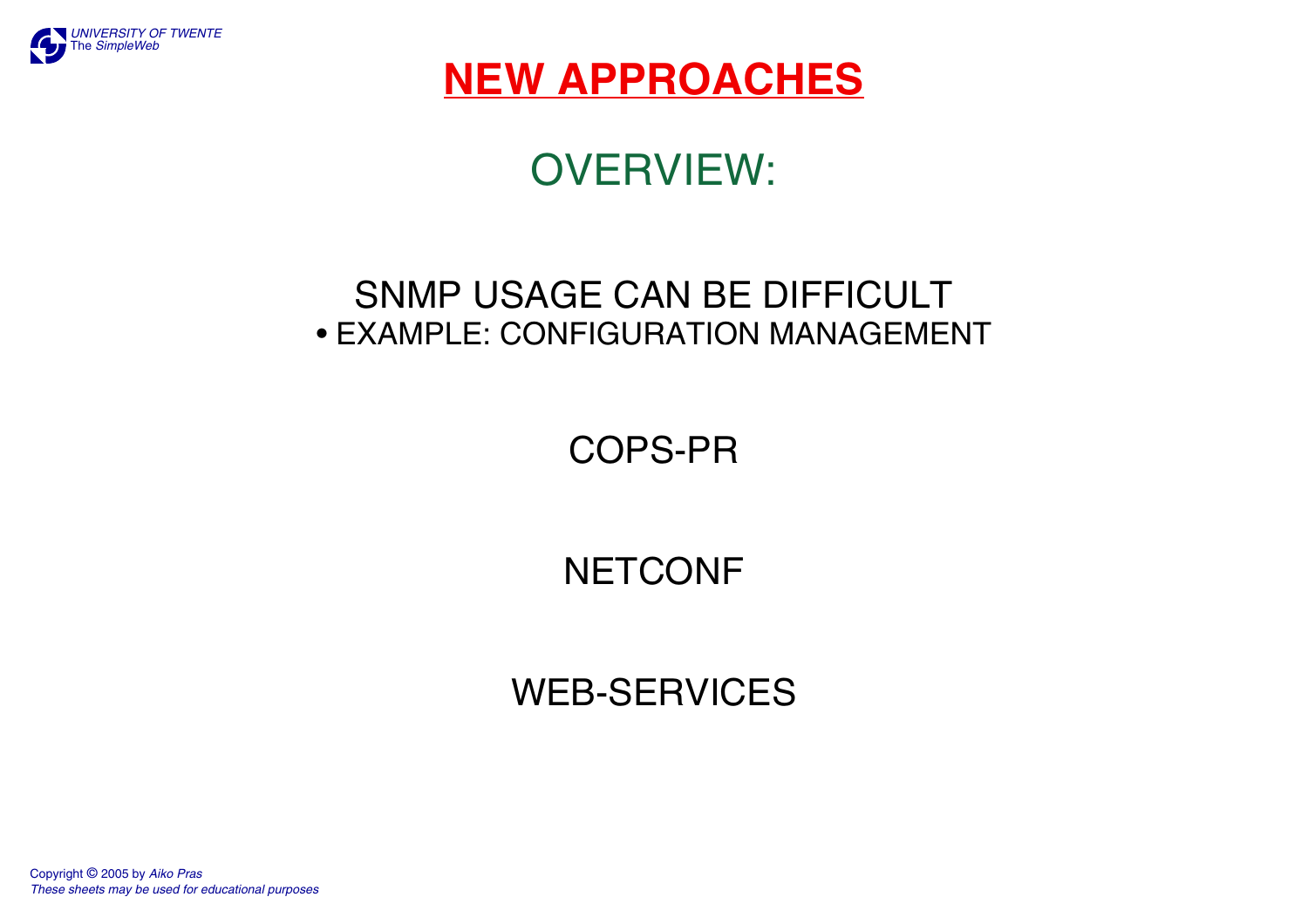

## **SNMP USAGE CAN BE DIFFICULT**

### *EXAMPLE:*

### 1) SELECT / CREATE INDEX

### 2) SET RowStatus OBJECT TO *createAndWait*

| <b>INDEX</b> | COLUMN 1   COLUMN    COLUMN N   RowStatus |  |
|--------------|-------------------------------------------|--|
|              |                                           |  |
|              |                                           |  |
|              |                                           |  |

### 3) SET COLUMN FIELDS POSSIBLY INCLUDE IN EVERY SET PDU snmpSerialNo

#### 4) SET RowStatus OBJECT TO *active*

IN CASE OF ERRORS RESTORING A PREVIOUS STATE MAY BE DIFFICULT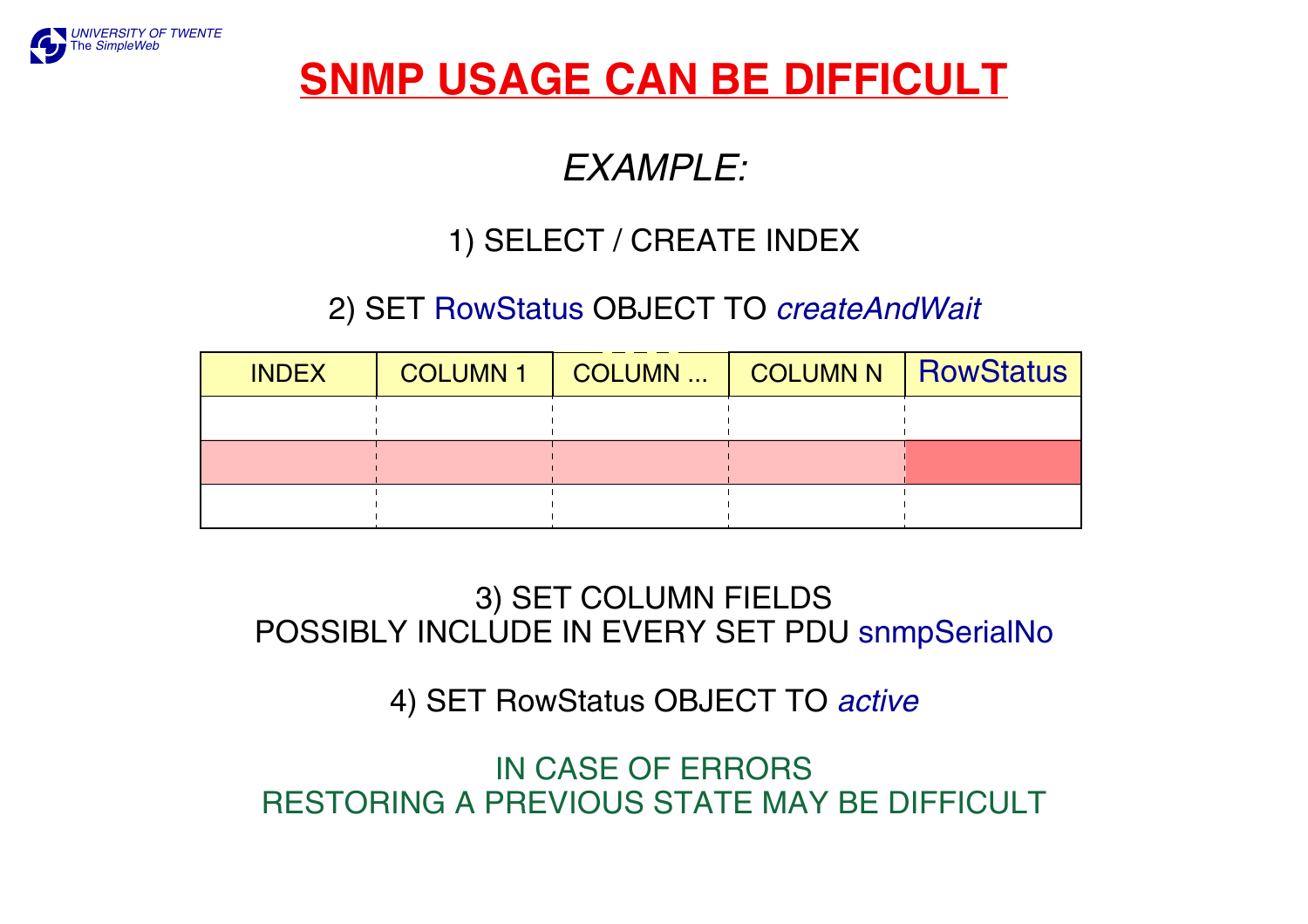

**FUNDAMENTAL PROBLEM**

#### FOR CONFIGURATION MANAGEMENT FUNDAMENTAL DESIGN CHOICES MAY BE NON-OPTIMAL:

*IF EVERYTHING FAILS, MANAGEMENT SHOULD STILL FUNCTION*

### NO USE OF TCP • MESSAGES / OBJECTS ARE LIMITED IN SIZE (SCALARS) • GRANULARITY LEVEL MAY BE TOO LOW

### NO USE OF EXISTING SECURITY MECHANISMS • SECURITY / KEY MAINTENANCE IS HARD

*MULTIPLE MANAGERS MAY OPERATE CONCURRENTLY* • SYNCHRONIZATION MAY BE HARD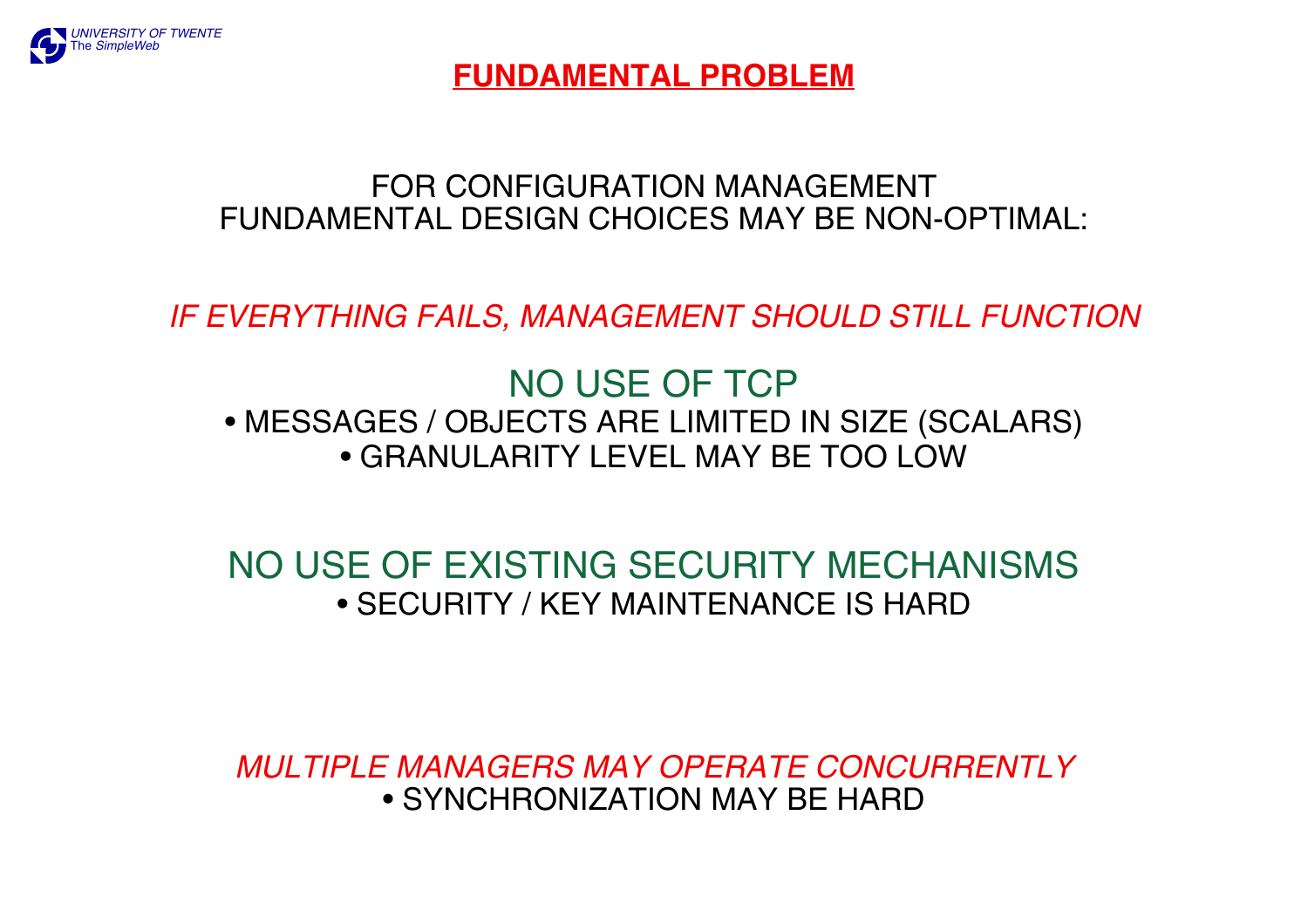

## **NEW APPROACHES**

## EVOLUTIONARY

### IRTF

• NETWORK MANAGEMENT RESEARCH GROUP (NMRG) • SNMP OVER TCP • EFFICIENT RETRIEVAL OF BULK DATA • IMPROVED SMI

### IETF

• EVOLUTION OF SNMP (EOS) WG • SMI NEXT GENERATION (SMIng) WG • COMMON OPEN POLICY SERVICES PROTOCOL - POLICY PROVISIONING WG

## REVOLUTIONARY

IETF NETWORK CONFIGURATION (NETCONF) WG • XML BASED

> RESEARCH COMMUNITY • WEB-SEVICES BASED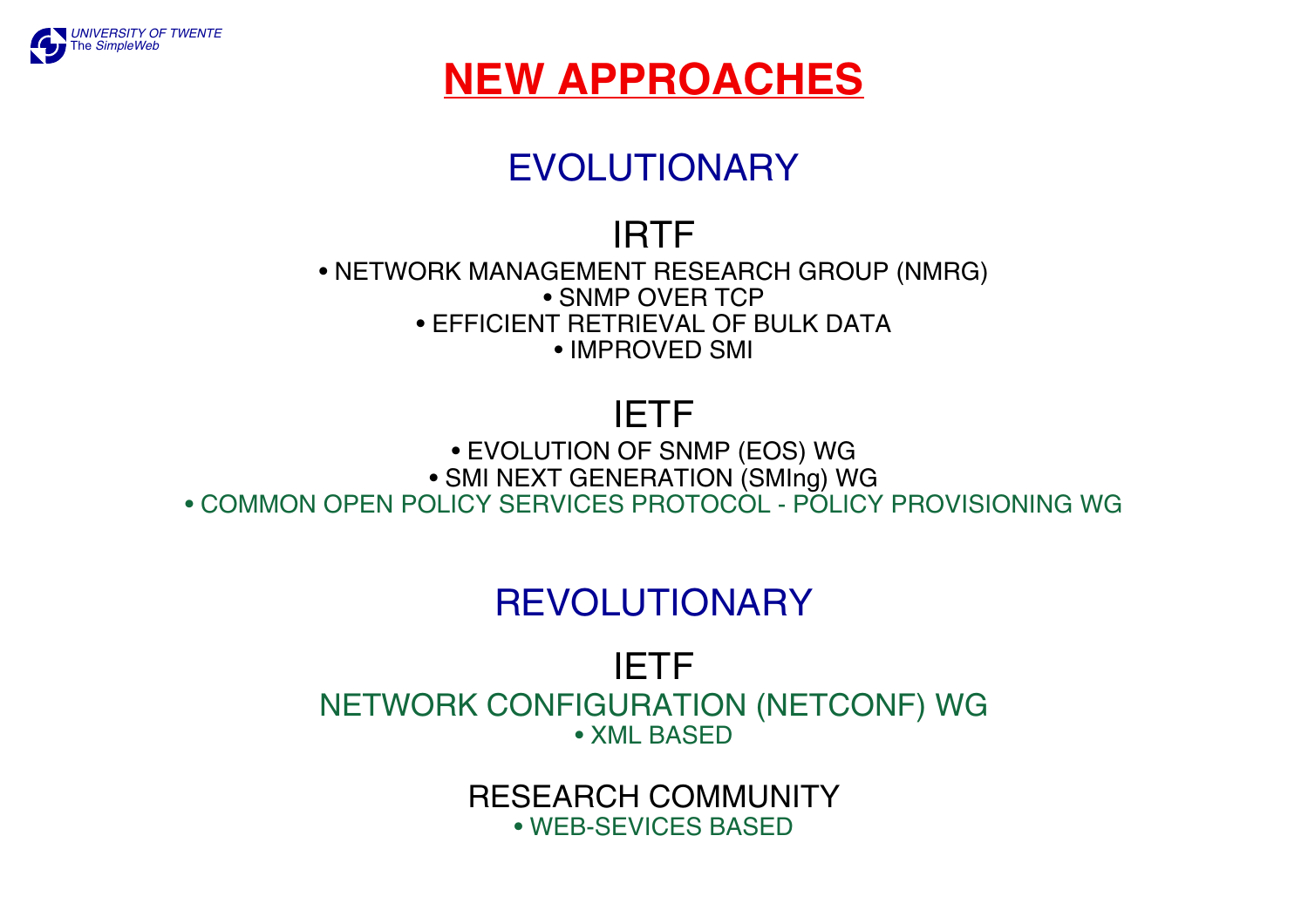

### **COPS-PR**

### COMMON OPEN POLICY SERVICES PROTOCOL - POLICY PROVISIONING

### POLICY INFORMATION BASE

#### STRUCTURE OF POLICY PROVISIONING INFORMATION SPPI

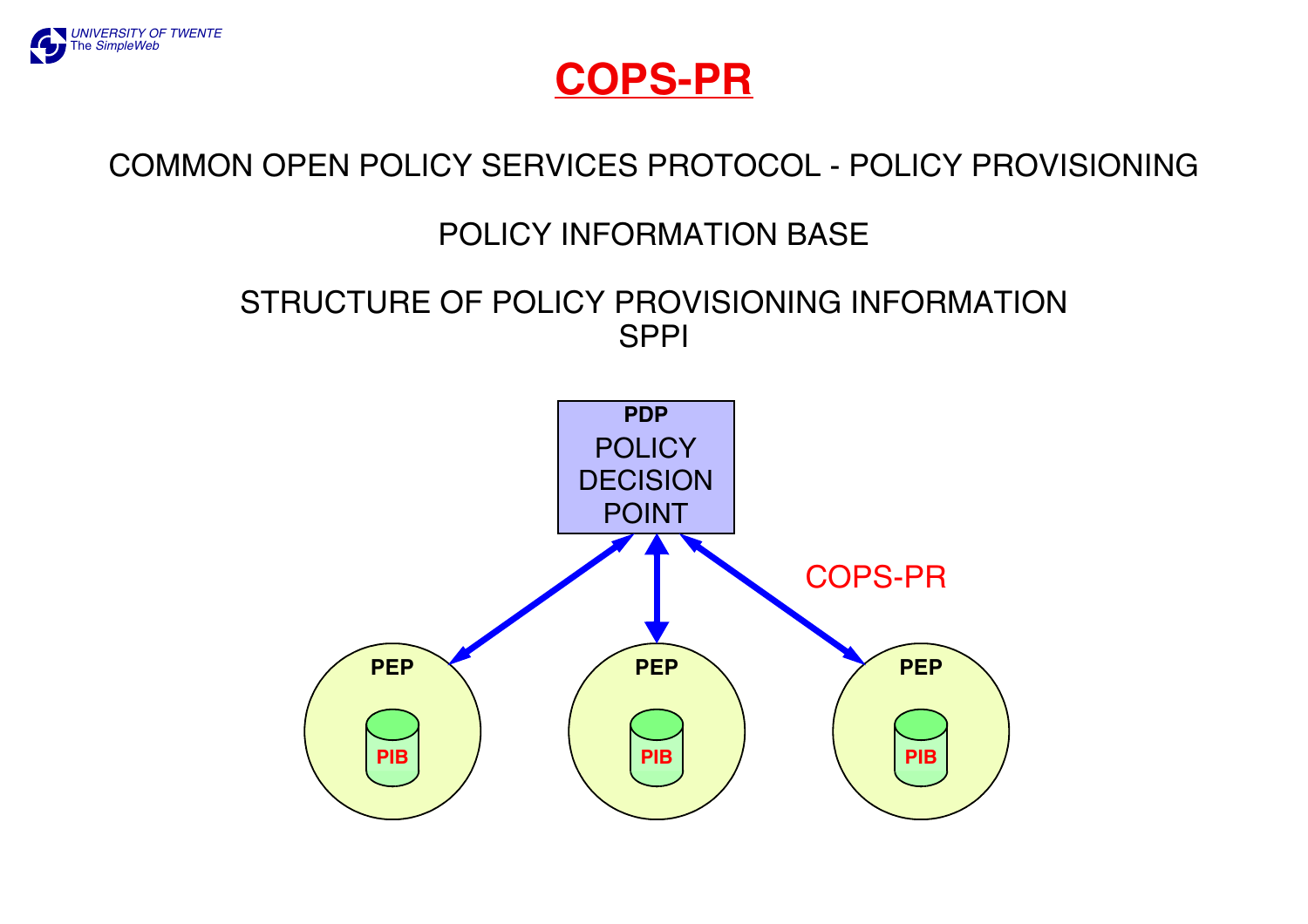

#### **COPS-PR**

### • INTENDED FOR CONFIGURATION MANAGEMENT

### • TECHNOLOGY COMPARIBLE TO SNMP

### • OBJECTS HAVE HIGHER GRANULARITY (TABLE ROWS)

#### • SINGLE OPERATION TO ADD OR DELETE TABLE ROWS

#### • RELIABLE COMMUNICATION BETWEEN PDP AND PEP (BECAUSE OF TCP)

• EACH PEP IS CONNECTED TO SINGLE PDP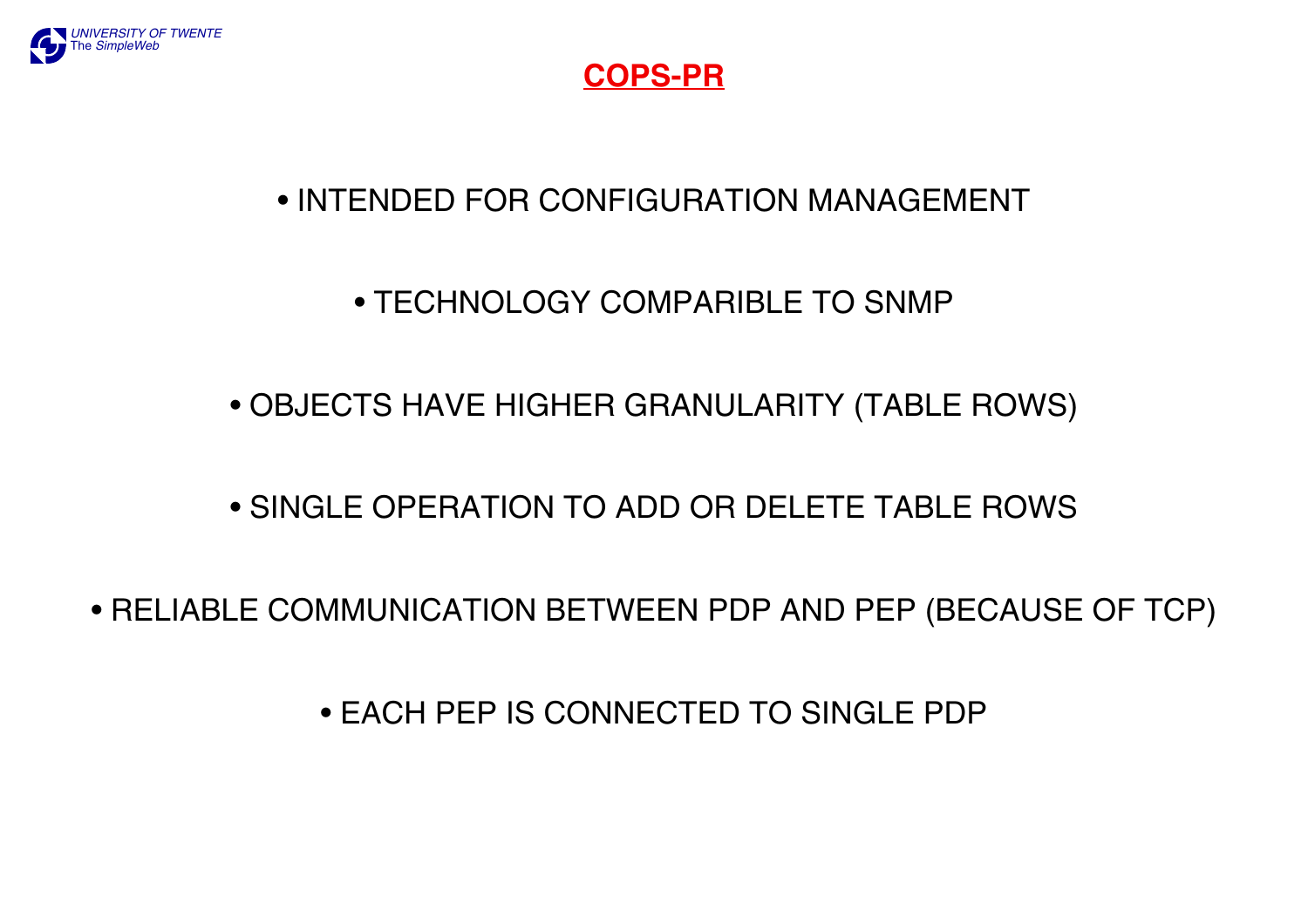

### • INTENDED FOR CONFIGURATION MANAGEMENT

#### • BASED ON XML TECHNOLOGY

• OPERATES ON DOCUMENTS, INSTEAD OF OBJECTS GRANULARITY LEVEL IS THEREFORE HIGH

• DATA MODEL NOT (YET?) DEFINED

• MULTIPLE OPERATIONS ARE DEFINED

• SECURITY IS PROVIDED AT LOWER LAYERS USE OF TCP USE OF EXISTING SECURITY MECHANISMS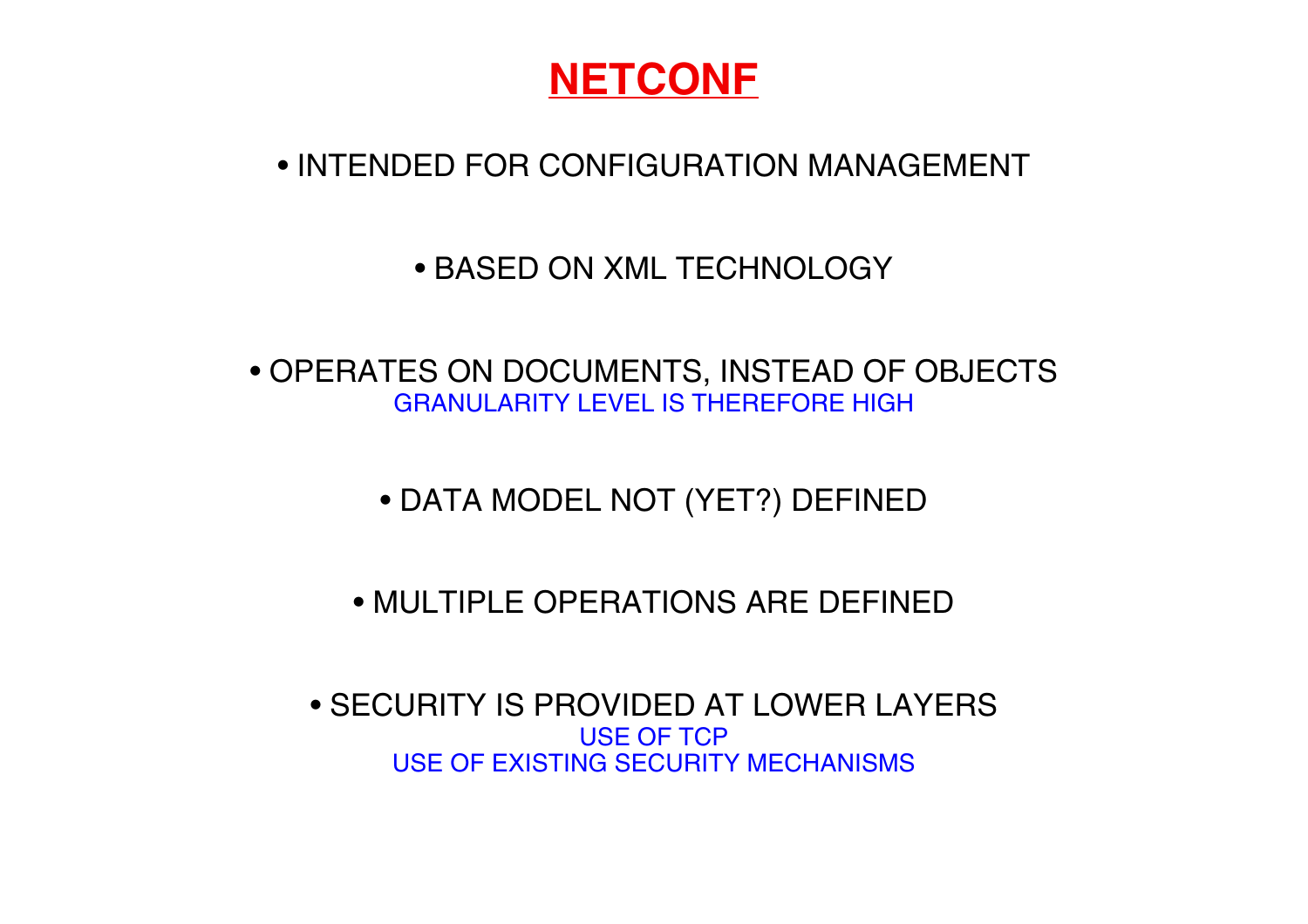### **NETCONF LAYERED MODEL**



### CONFIGURATION DATA: • COMPLETE SET <RUNNING> CONFIGURATION <STARTUP> CONFIGURATION <CANDIDATE> CONFIGURATION